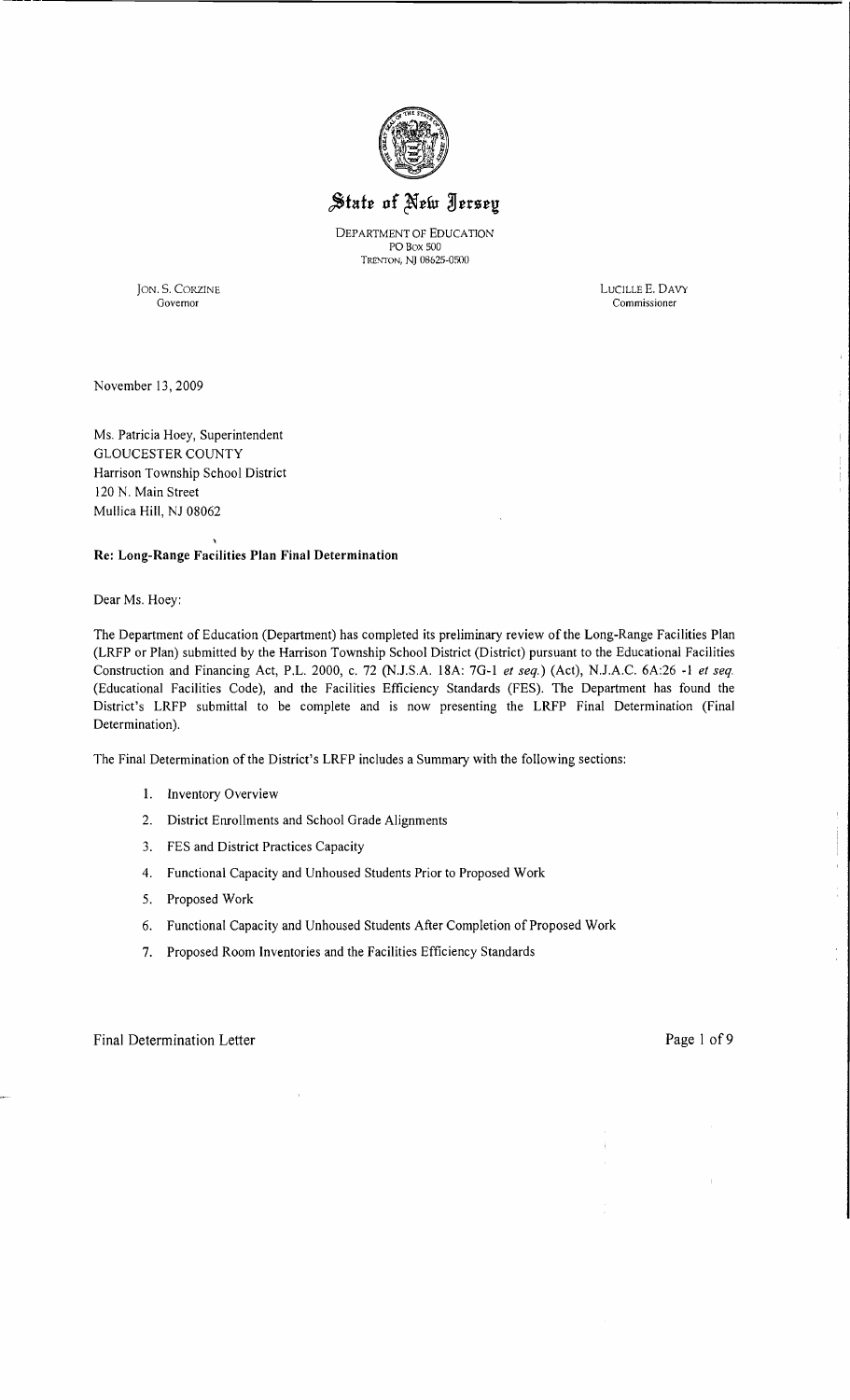Major LRFP approval issues include the adequacy of the LRFP's proposed enrollments, school capacities, and educational spaces. Approval of the LRFP, and any projects and costs listed therein, does not imply approval of an individual school facilities project or its corresponding costs and eligibility for State support under the Act. Similarly, approval of the LRFP does not imply approval of portions of the Plan that are inconsistent with the Department's FES and proposed building demolition or replacement. Determination of preliminary eligible costs and final eligible costs will be made at the time of the approval of a particular school facilities project pursuant to N.J.S.A. 18A:7G-5. The District must submit a feasibility study as part of the school facilities project approval process, pursuant to NJ.S.A. 18A:7G-7b, to support proposed building demolition or replacement. The feasibility study should demonstrate that a building might pose a risk to the safety of the occupants after rehabilitation or that rehabilitation is not cost-effective.

Following the approval of the LRFP, the District may submit an amendment to the approved LRFP for Department review. Unless and until an amendment to the LRFP is submitted to and approved by the Commissioner of the Department pursuant to N.J.S.A. 18A:7G-4(c), the approved LRFP shall remain in effect. The District may proceed with the implementation of school facilities projects that are consistent with the approved LRFP whether or not the school facilities project contains square footage that may be ineligible for State support.

We trust that this document will adequately explain the Final Determination and allow the District to move forward with the initiation of projects within its LRFP. Please contact Glenn Ferguson at the Office of School Facilities at (609) 943-5674 with any questions or concerns that you may have.

Sincerely,

Luine 20ag

Lucille E. Davy Commissioner

Enclosure

c: John Hart, Chief of Staff

Mark Stanwood, Gloucester County, Executive County Superintendent Bernard E. Piaia, Director, School Facilities, Office of the Chief of Staff Susan Kutner, Director, Policy and Planning, School Facilities, Office of the Chief of Staff Glenn Ferguson, County Manager, School Facilities, Office of the Chief of Staff

à.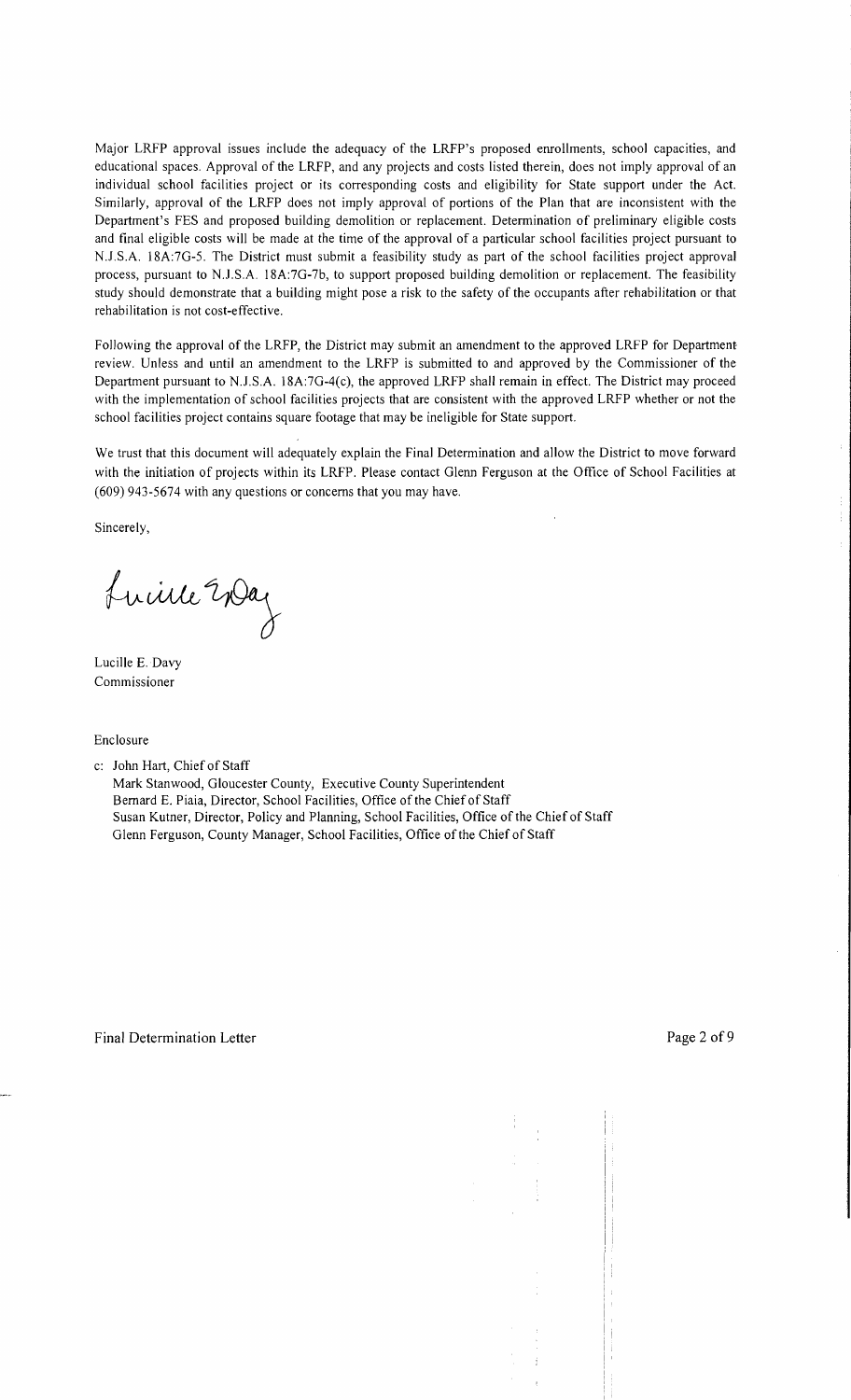# LONG-RANGE FACILITIES PLAN

# **Final Determination Summary**

# Harrison Township School District

The Department of Education (Department) has completed its review of the Long-Range Facilities Plan (LRFP or Plan) submitted by the Harrison Township School District (District) pursuant to the Educational Facilities Construction and Financing Act, P.L. 2000, *c.n* (NJ.S.A. 18A:7G-I *et seq.)* (Act), NJ.A.C. 6A:26-1 et seq. (Educational Facilities Code), and the Facilities Efficiency Standards (FES).

This is the Department's Final Determination Summary (Summary) of the LRFP. The Summary is based on the standards set forth in the Act, the Educational Facilities Code, the FES, District entered data in the LRFP and Project Application and Tracking System (LRFP website), and District supplied supporting documentation. The Summary consists of seven sections. The referenced reports in *italic* text are standard LRFP reports available on the Department's LRFP website.

## 1. Inventory Overview

The District provides services for students in grades K-8. The predominant existing school grade configuration is K-8. The predominant proposed school grade configuration is K-8. The District is classified as an "Under 55" district for funding purposes.

The District identified existing and proposed schools, sites, buildings, playgrounds, playfields, and parking lots in its LRFP. The total number of existing and proposed district-owned or leased schools, sites, and buildings are listed in Table 1. A detailed description of each asset can be found in the LRFP website report titled *"Site Asset Inventory Report. "* 

|                                                      | <b>Existing</b> | Proposed |
|------------------------------------------------------|-----------------|----------|
| Sites:                                               |                 |          |
| Total Number of Sites                                |                 |          |
| Number of Sites with no Buildings                    |                 |          |
| Number of Sites with no Instructional Buildings      |                 |          |
| <b>Schools and Buildings:</b>                        |                 |          |
| Total Number of Schools                              |                 |          |
| Total Number of Instructional Buildings              |                 | າ        |
| Total Number of Administrative and Utility Buildings |                 |          |
| Total Number of Athletic Facilities                  |                 |          |
| Total Number of Parking Facilities                   |                 |          |
| Total Number of Temporary Facilities                 |                 |          |

#### Table 1: Inventory Summary

As directed by the Department, incomplete school facilities projects that have project approval from the Department are represented as "existing" in the Plan. District schools with incomplete approved projects that include new construction or the reconfiguration of existing program space are as follows: N/A.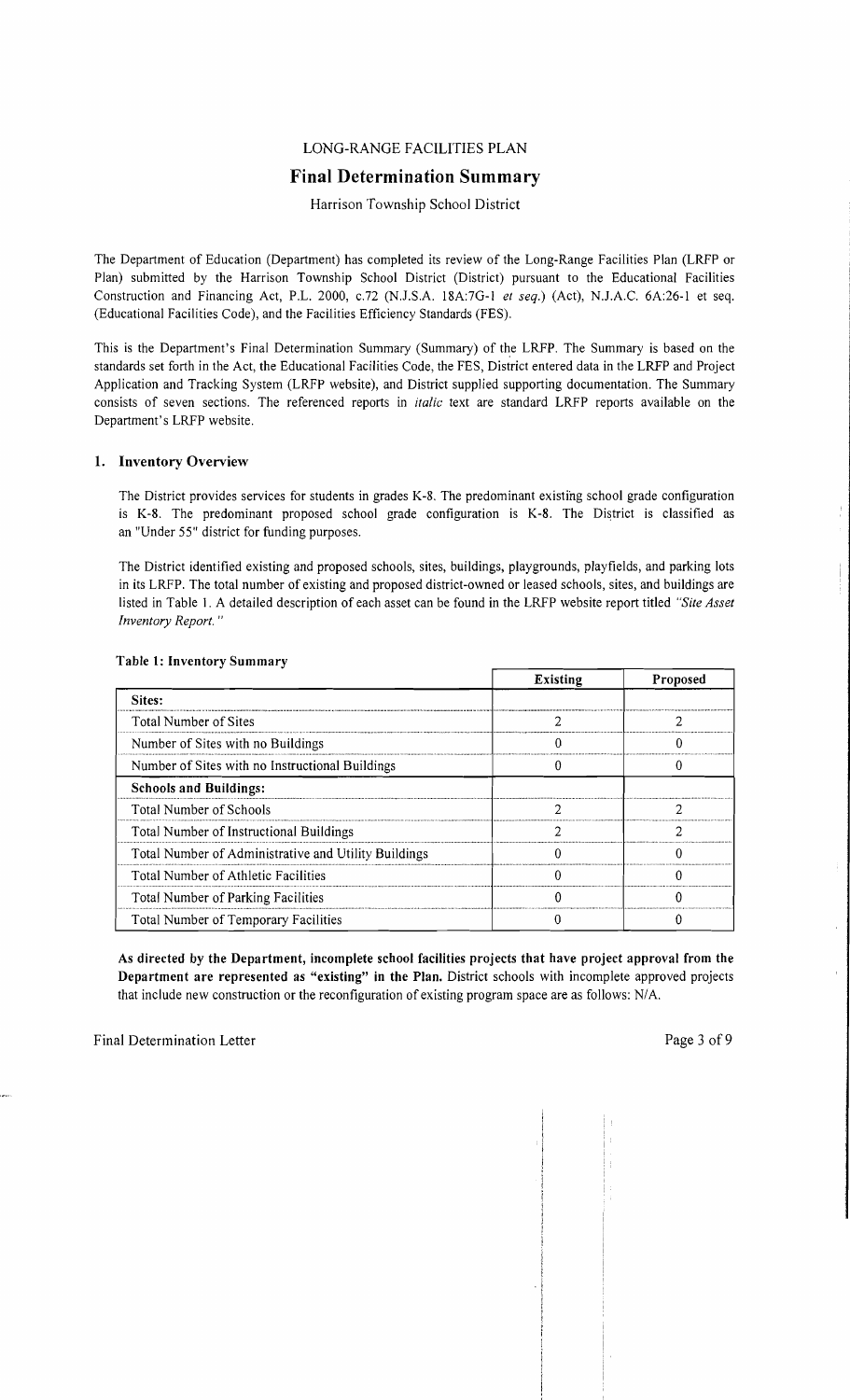Major conclusions are as follows:

- The District is proposing to maintain the existing number of District-owned or leased sites.
- The District is proposing to maintain the existing number of District-owned or operated schools.
- The District is proposing to maintain the existing number of District-owned or leased instructional buildings. The District is proposing to maintain the existing number of District-owned or leased noninstructional buildings.

FINDINGS The Department has determined that the proposed inventory is adequate for review of the District's LRFP. However, the LRFP determination does not imply approval of an individual school facilities project listed within the LRFP. The District must submit individual project applications for project approval. If building demolition or replacement is proposed, the District must submit a feasibility study, pursuant to N.J.S.A. 18A:7G-7b, as part of the application for the specific school facilities project.

# 2. District Enrollments and School Grade Alignments

The District determined the number of students, or "proposed enrollments," to be accommodated in the LRFP on a district-wide basis and in each school. The District's existing and. proposed enrollments and the cohortsurvival projection provided by the Department on the LRFP website are listed in Table 2. Detailed information can be found in the LRFP website report titled *"Enrollment Projection Detail.* " Existing and proposed school enrollments and grade alignments can be found in the report titled *"Enrollment and School Grade Alignment. "* 

|                             | <b>Actual Enrollments</b><br>2005 | <b>District Proposed</b><br><b>Enrollments</b> | <b>Department's LRFP</b><br><b>Website Projection</b> |
|-----------------------------|-----------------------------------|------------------------------------------------|-------------------------------------------------------|
| Grades K-12:                |                                   |                                                |                                                       |
| Grades K-5, including SCSE  | 1246                              | 1102                                           | 1102                                                  |
| Grades 6-8, including SCSE  | 205                               | 284                                            | 284                                                   |
| Grades 9-12, including SCSE |                                   |                                                | $\mathbf{0}$                                          |
| Totals K-12                 | 1451                              | 1386                                           | 1386                                                  |
| Pre-Kindergarten:           |                                   |                                                |                                                       |
| Pre-Kindergarten, Age 3     |                                   |                                                |                                                       |
| Pre-Kindergarten, Age 4     |                                   |                                                |                                                       |
| Pre-Kindergarten, SCSE      | 15                                | 16                                             | 16                                                    |

#### Table 2: Enrollment Comparison

*"SCSE"* = *Self-Contained Special Education* 

Major conclusions are as follows:

- $\bullet$ The District elected to use the Department's LRFP website projection. Supporting documentation was submitted to the Department as required to justify the proposed enrollments.
- $\bullet$ The District is planning for increasing enrollments.
- $\blacksquare$ The District is not an ECPA (Early Childhood Program Aid) District.

Ť

İ.

÷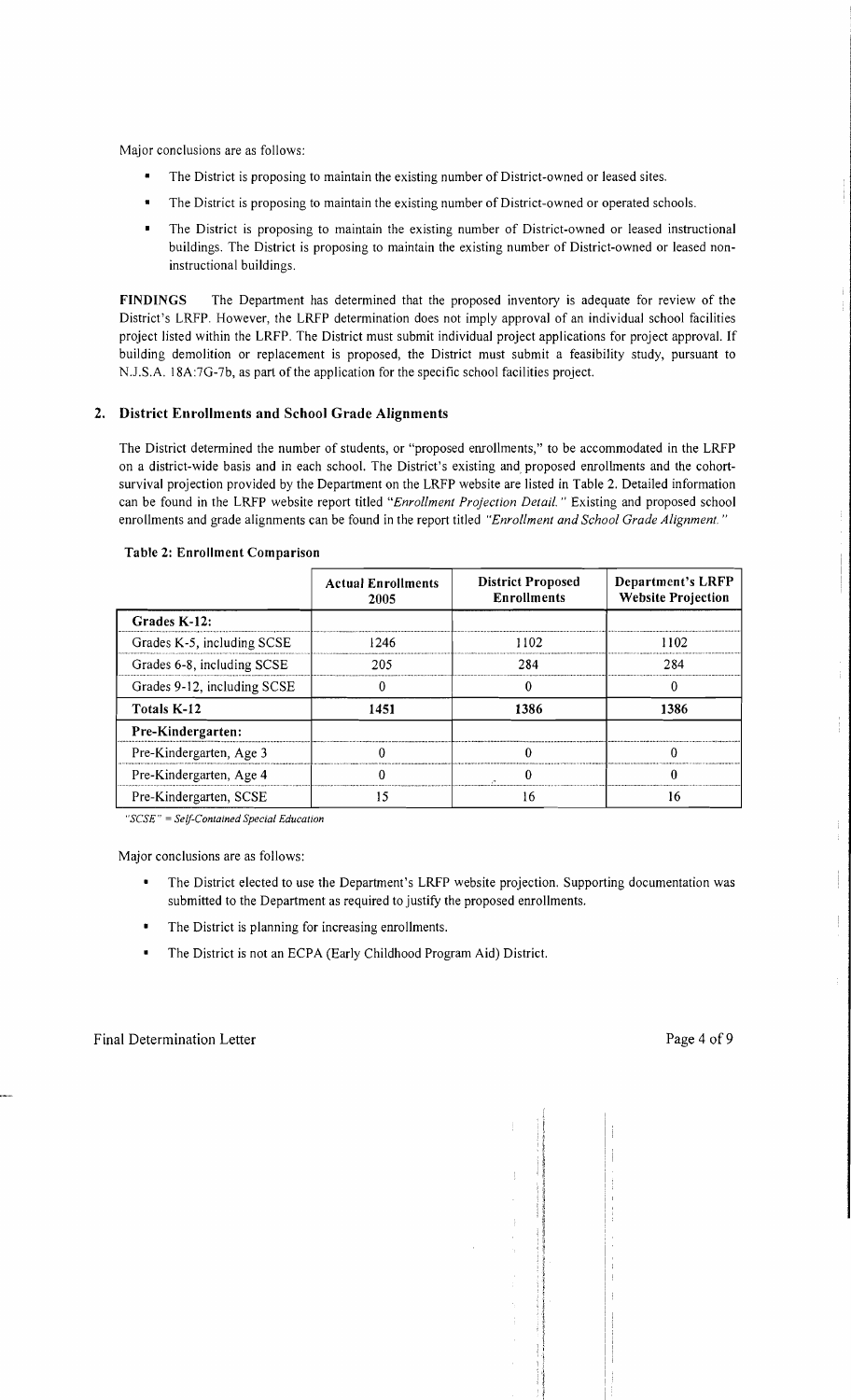FINDINGS The Department has determined that the District's proposed enrollments are supportable for review of the District's LRFP. The Department will require a current enrollment projection at the time an application for a school facilities project is submitted incorporating the District's most recent Fall Enrollment Report in order to verify that the LRFP's planned capacity is appropriate for the updated enrollments.

# 3. FES **and District** Practices Capacity

The proposed room inventories for each school were analyzed to determine whether the LRFP provides adequate capacity for the proposed enrollments. Two capacity calculation methods, called *"FES Capacity"* and *"District Practices Capacity,* " were used to assess existing and proposed school capacity in accordance with the FES and District program delivery practices. A third capacity calculation, called *"Functional Capacity, "*  determines Unhoused Students and potential State support for school facilities projects. Functional Capacity is analyzed in Section 5 of this Summary.

- *FES Capacity* only assigns capacity to pre-kindergarten *(if district-owned or operated),* kindergarten, general, and self-contained special education classrooms. No other room types are considered to be capacity-generating. Class size is based on the FES and is prorated for classrooms that are sized smaller than FES classrooms. FES Capacity is most accurate for elementary schools, or schools with non-departmentalized programs, in which instruction is "homeroom" based. This capacity calculation may also be accurate for middle schools depending upon the program structure. However, this method usually significantly understates available high school capacity since specialized spaces that are typically provided in lieu of general classrooms are not included in the capacity calculations.
- *District Practices Capacity* allows the District to include specialized room types in the capacity calculations and adjust class size to reflect actual practices. This calculation is used to review capacity and enrollment coordination in middle and high schools.

A capacity utilization factor in accordance with the FES is included in both capacity calculations. A 90% capacity utilization rate is applied to classrooms serving grades K-8. An 85% capacity utilization rate is applied to classrooms serving grades 9-12. No capacity utilization factor is applied to preschool classrooms.

Table 3 provides a summary of existing and proposed district-wide capacities. Detailed information can be found in the LRFP website report titled *"FES and District Practices Capacity. "* 

|                                         | <b>Total FES Capacity</b> | <b>Total District Practices Capacity</b> |
|-----------------------------------------|---------------------------|------------------------------------------|
| $(A)$ Proposed Enrollments              | 1343                      | 1343                                     |
| $ $ (B) Existing Capacity               | 1364                      | 1486                                     |
| <i>Existing Capacity Status (B)-(A)</i> |                           | 125                                      |
| (C) Proposed Capacity                   | 1364                      | 1468                                     |
| <i>Proposed Capacity Status (C)-(A)</i> |                           | , 75                                     |

# Table 3: FES and District Practices Capacity Summary

\*' *Positive numbers signifY surplus capacity; negative numbers signifY inadequate capacity. Negative values for District Practices capacity are acceptable* if*proposed enrollments do not exceed 100% capacity utilization.* 

Major conclusions are as follows:

• The District has appropriately coordinated proposed school capacities and enrollments in the LRFP.

 $\frac{1}{4}$  .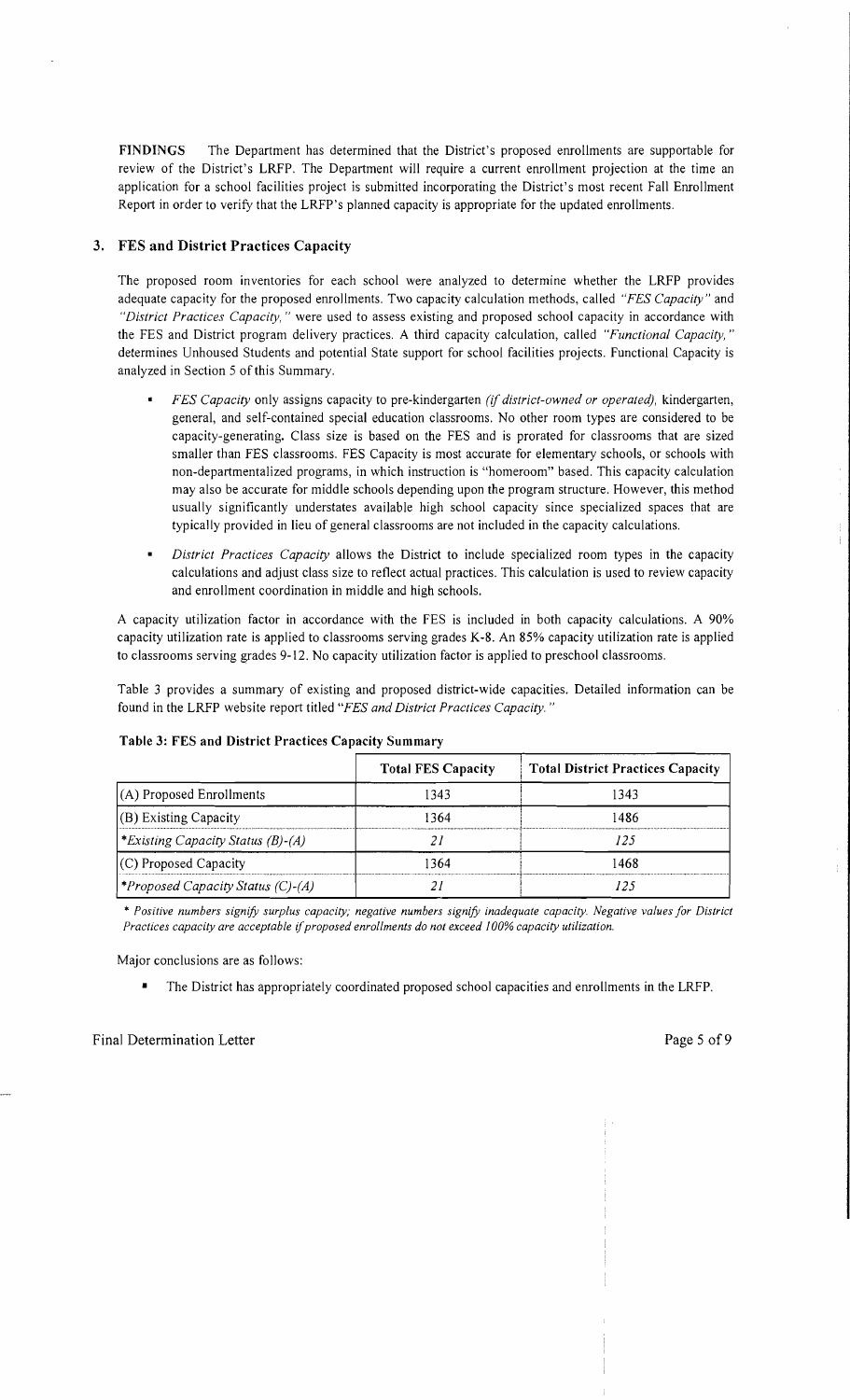Adequate justification has been provided by the District if capacity for a school deviates from the proposed enrollments by more than 5%.

**FINDINGS** The Department has determined that the proposed District capacity, in accordance with the proposed enrollments, is adequate for review of the District's LRFP. The Department will require a current enrollment projection at the time an application for a school facilities project is submitted, incorporating the District's most recent Fall Enrollment Report, in order to verify that the LRFP's planned capacity meets the District's updated enrollments.

## **4. Functional Capacity and Unhoused Students Prior to Proposed Work**

*Functional Capacity* was calculated and compared to the proposed enrollments to provide a preliminary estimate of Unhoused Students and new construction funding eligibility. Functional Capacity is the adjusted gross square footage of a school building *(total gross square feet minus excluded space)* divided by the minimum area allowance per Full-time Equivalent student for the grade level contained therein. Unhoused Students is the number of students projected to be enrolled in the District that exceeds the Functional Capacity of the District's schools pursuant to NJ.A.C. 6A:26-2.2(c).

*"Excluded Square Feet"* in the LRFP Functional Capacity calculation includes (I) square footage exceeding the FES for any pre-kindergarten, kindergarten, general education, or self-contained special education classroom; (2) grossing factor square footage *(corridors, stairs, mechanical rooms, etc.)* that exceeds the FES allowance, and (3) square feet proposed to be demolished or discontinued from use. Excluded square feet may be revised during the review process for individual school facilities projects.

Table 4 provides a preliminary assessment of Functional Capacity, Unhoused Students, and Estimated Maximum Approved Area for the various grade groups in accordance with the FES. Detailed information concerning the calculation and preliminary excluded square feet can be found in the LRFP website reports titled *"Functional Capacity and Unhoused Students"* and *"Functional Capacity Excluded Square Feet. "* 

|                      |            | в          |                 |                |                          |
|----------------------|------------|------------|-----------------|----------------|--------------------------|
|                      |            | Estimated  |                 | D              | $E = C \times D$         |
|                      | Α          | Existing   | $C = A-B$       | Area           | <b>Estimated Maximum</b> |
|                      | Proposed   | Functional | Unhoused        | Allowance      | Approved Area for        |
|                      | Enrollment | Capacity   | <b>Students</b> | (gsf/students) | <b>Unhoused Students</b> |
| Elementary $(K-5)^*$ | 1049       | 1084       |                 | 125.00         |                          |
| Middle $(6-8)$       | 274        | 334        |                 | 134.00         |                          |
| High $(9-12)$        | 0          |            |                 | 151.00         |                          |
| Totals K-12          | 1343       | 1419       |                 |                |                          |

**Table 4: Functional Capacity and Unhoused Students Prior to Proposed Work** 

*\*Pre-kindergarten students are not included in the calculations.* 

Major conclusions are as follows:

The calculations for "Estimated Existing Functional Capacity" none selected school facilities projects that have been approved by the Department but were not under construction or complete at the time of Plan submission.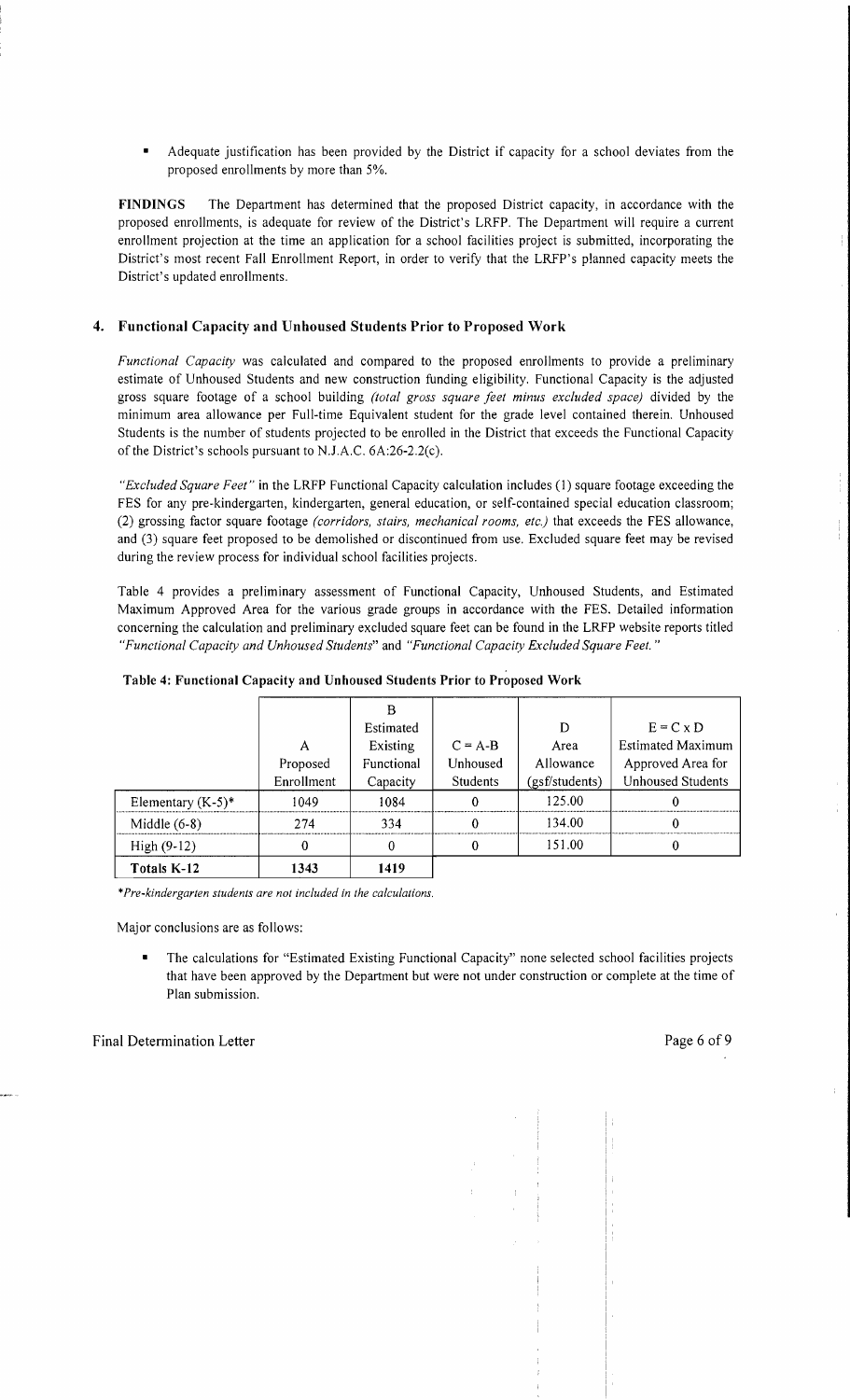- The District, based on the preliminary LRFP assessment, does not have Unhoused Students for the following FES grade groups: Grades K-5, 6-8.
- The District, based on the preliminary LRFP assessment, has Unhoused Students for the following FES grade groups: n/a.
- The District is not an ECPA district. Therefore, pre-kindergarten students are not included in the calculations. Unhoused pre-kindergarten self-contained special education students are eligible for State support. A determination of square footage eligible for State support will be made at the time an application for a specific school facilities project is submitted to the Department for review and approval.
- The District is not proposing to demolish or discontinue the use of existing District-owned instructional space. The Functional Capacity calculation excludes square feet proposed to be demolished or discontinued for the following FES grade groups: n/a.

FINDINGS Functional Capacity and Unhoused Students calculated in the LRFP are preliminary estimates. Justification for square footage in excess of the FES and the determination of additional excluded square feet, Preliminary Eligible Costs (PEC), and Final Eligible Costs (FEC) will be included in the review process for specific school facilities projects. A feasibility study undertaken by the District is required if building demolition or replacement is proposed per NJ.A.C. 6A:26-2.3(b)(10).

# 5. Proposed Work

The District was instructed to review the condition of its facilities and sites and to propose corrective *"system"*  and *"inventory"* actions in its LRFP. *"System"* actions upgrade existing conditions without changing spatial configuration or size. Examples of system actions include new windows, finishes, and mechanical systems. *"Inventory"* actions address space problems by removing, adding, or altering sites, schools, buildings and rooms. Examples of inventory actions include building additions, the reconfiguration of existing walls, or changing room use.

Table 5 summarizes the type of work proposed in the District's LRFP for instructional buildings. Detailed information can be found in the LRFP website reports titled *"Site Asset Inventory," "LRFP Systems Actions Summary," and "LRFP Inventory Actions Summary."* 

| Table 5: Proposed Work for Instructional Buildings |  |
|----------------------------------------------------|--|
|----------------------------------------------------|--|

| <b>Type of Work</b>                                            | Work Included in LRFP |  |  |
|----------------------------------------------------------------|-----------------------|--|--|
| <b>System Upgrades</b>                                         | Yes                   |  |  |
| <b>Inventory Changes</b>                                       |                       |  |  |
| Room Reassignment or Reconfiguration                           |                       |  |  |
| <b>Building Addition</b>                                       |                       |  |  |
| New Building                                                   |                       |  |  |
| Partial or Whole Building Demolition or Discontinuation of Use |                       |  |  |
| New Site                                                       |                       |  |  |

 $\frac{1}{2}$ 

Ť.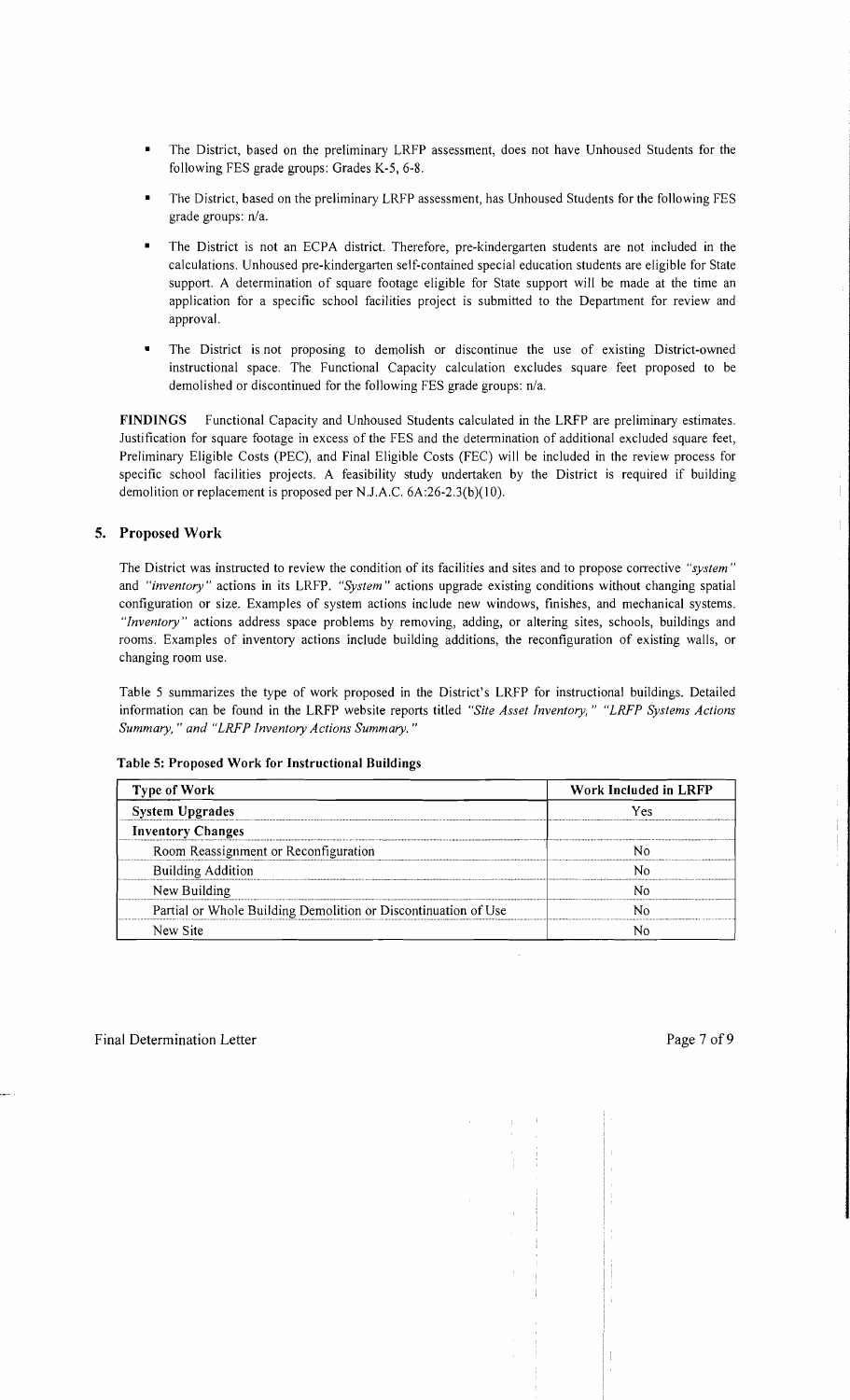Major conclusions are as follows:

- The District has proposed system upgrades in one or more instructional buildings.
- The District has not proposed inventory changes, including new construction, in one or more instructional buildings.
- The District has not proposed new construction in lieu of rehabilitation in one or more instructional buildings.

Please note that costs represented in the LRFP are for capital planning purposes only. Estimated costs are not intended to represent preliminary eligible costs or final eligible costs of approved school facilities projects.

The Act (N.J.S.A. l8A:7G-7b) provides that all school facilities shall be deemed suitable for rehabilitation unless a pre-construction evaluation undertaken by the District demonstrates to the satisfaction of the Commissioner that the structure might pose a risk to the safety of the occupants even after rehabilitation or that rehabilitation is not cost-effective. Pursuant to N.J.A.C. 6A:26-2.3(b)(10), the Commissioner may identify school facilities for which new construction is proposed in lieu of rehabilitation for which it appears from the information presented that new construction is justified, provided, however, that for such school facilities so identified, the District must submit a feasibility study as part of the application for the specific school facilities project. The cost of each proposed building replacement is compared to the cost of additions or rehabilitation required to eliminate health and safety deficiencies and to achieve the District's programmatic model.

Facilities used for non-instructional or non-educational purposes are ineligible for State support under the Act. However, projects for such facilities shall be reviewed by the Department to determine whether they are consistent with the District's LRFP and whether the facility, if it is to house students (full or part time) conforms to educational adequacy requirements. These projects shall conform to all applicable statutes and regulations.

FINDINGS The Department has determined that the proposed work is adequate for review of the District's LRFP. However, Department approval of proposed work in the LRFP does not imply that the District may proceed with a school facilities project. The District must submit individual project applications with cost estimates for Department project approval. Both school facilities project approval and other capital project review require consistency with the District's approved LRFP.

## 6. Functional Capacity and Unhoused Students After Completion of Proposed Work

The *Functional Capacity* of the District's schools *after* completion of the scope of work proposed in the LRFP was calculated to highlight any remaining Unhoused Students.

Table 6 provides a preliminary assessment of Unhoused Students and Estimated Remaining Maximum Area after completion of new construction proposed in the LRFP, if applicable. Detailed information concerning the calculation can be found in the website report titled *"Functional Capacity and Unhoused Students."*